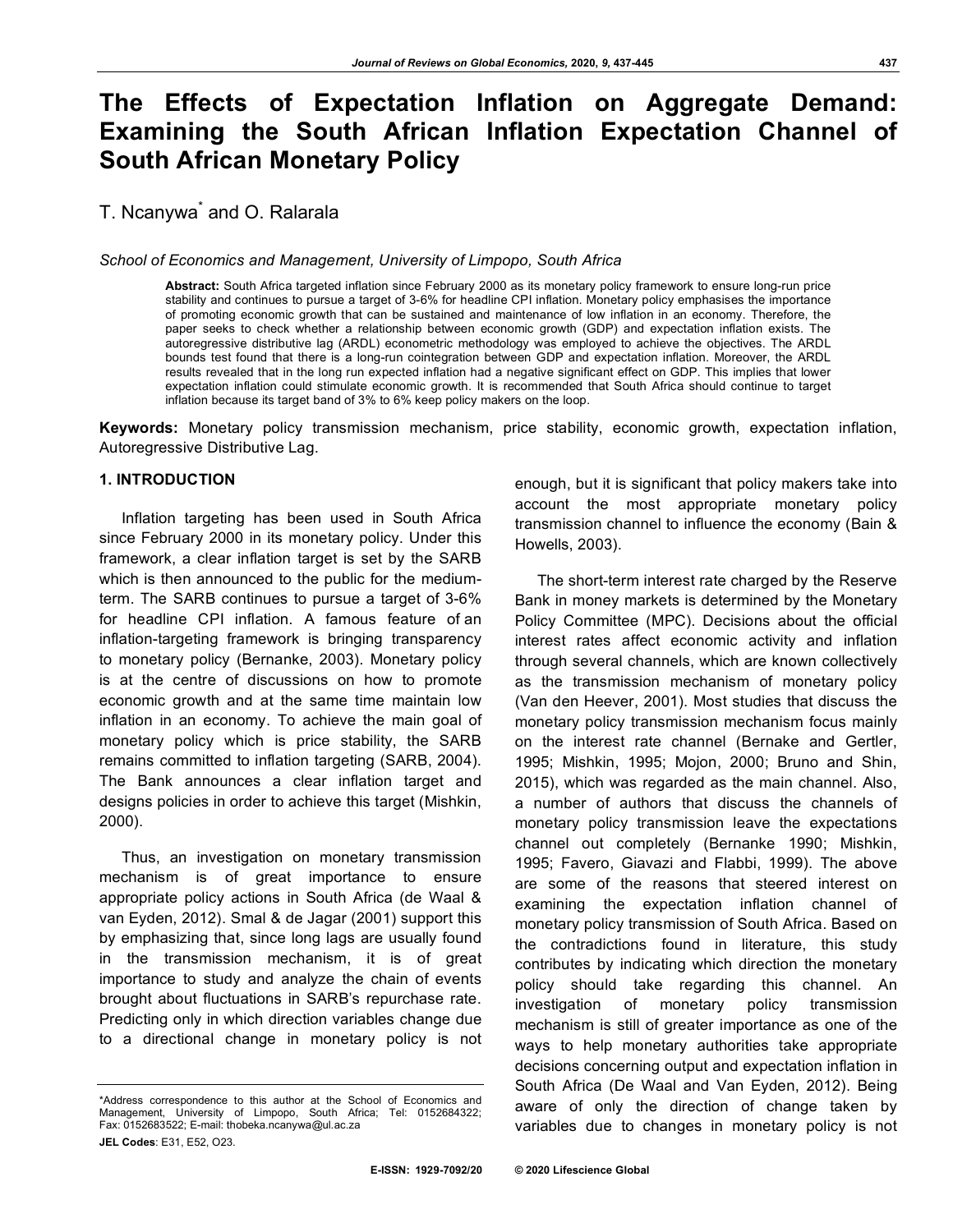

**Figure 1:** The channels of monetary policy transmission in South Africa. **Source:** The SARB, 2004.

enough. It is also important to know how much time, for example, it takes for the rate of expectation inflation and output to change due to a change in the repurchase (repo) rate (Bain and Howells, 2003). Smal and de Jager (2001) support this argument by emphasizing that, because of these lags in the transmission mechanism, changes in expectation inflation and output due to changes in the repo rate need to be studied closely.

Figure **1** displays the channels of monetary policy transmission mechanism in South Africa. In Figure **1**, it can be seen that all the channels begin when the Reserve bank make use of repurchase rate (repo rate). The repo rate is the rate charged by the Reserve Bank when lending private banks money (Smal and de Jagar, 2001). Decisions taken by the SARB in the future change in the repo rate determine how economic agents view reaction by the Reserve Bank on different economic shocks (De Waal and van Eyden, 2012). The expectation channel proceeds to expenditure and investment, whereby the agents' expectations determine how they choose to divide their resources between spending and investing decision, which can ultimately affect total demand and prices. Then the total demand influences the inflation rate.

Łyziak (2010) claims that the agents' expectations highly depend on how credible the Reserve Bank seems to be on their own analysis. If the agents perceive the SARB to be serious about inflation, their expectations on the future price will fasten around the

central bank inflation targets. Duffee (2015) also argued that if the agents expect the Reserve Bank to accommodate more output in comparison to price stability; their expectations about future price will react the opposite. This paper aims to review how expectation inflation affects aggregate demand in a monetary policy transmission mechanism. Therefore, the focus is on the relationship between expectation inflation and aggregate demand in South Africa. This paper is structured as follows; the next section examines the theoretical and empirical literature, third section examines the research methodology, fourth section gives empirical results and discussion. The last section concludes and gives policy recommendations.

## **2. LITERATURE REVIEW**

#### **2.1. Theoretical Literature**

The first view, Keynesian theory, was developed by John Maynard Keynes during the 1930s. Keynesians claimed that monetary policy transmission has an indirect effect on variables such as money supply and aggregate demand (Smal & de Jager; 2001). This effect takes place through changes in the interest rate. Changes in interest rate could trigger changes in output and money supply. Secondly, the classical theory viewed variables such as output and employment as immune to changes in money supply (Fisher, 1930). Under this theory, the inverse relationship between money supply and prices hold. The third view is the monetarist theory view whereby if money supply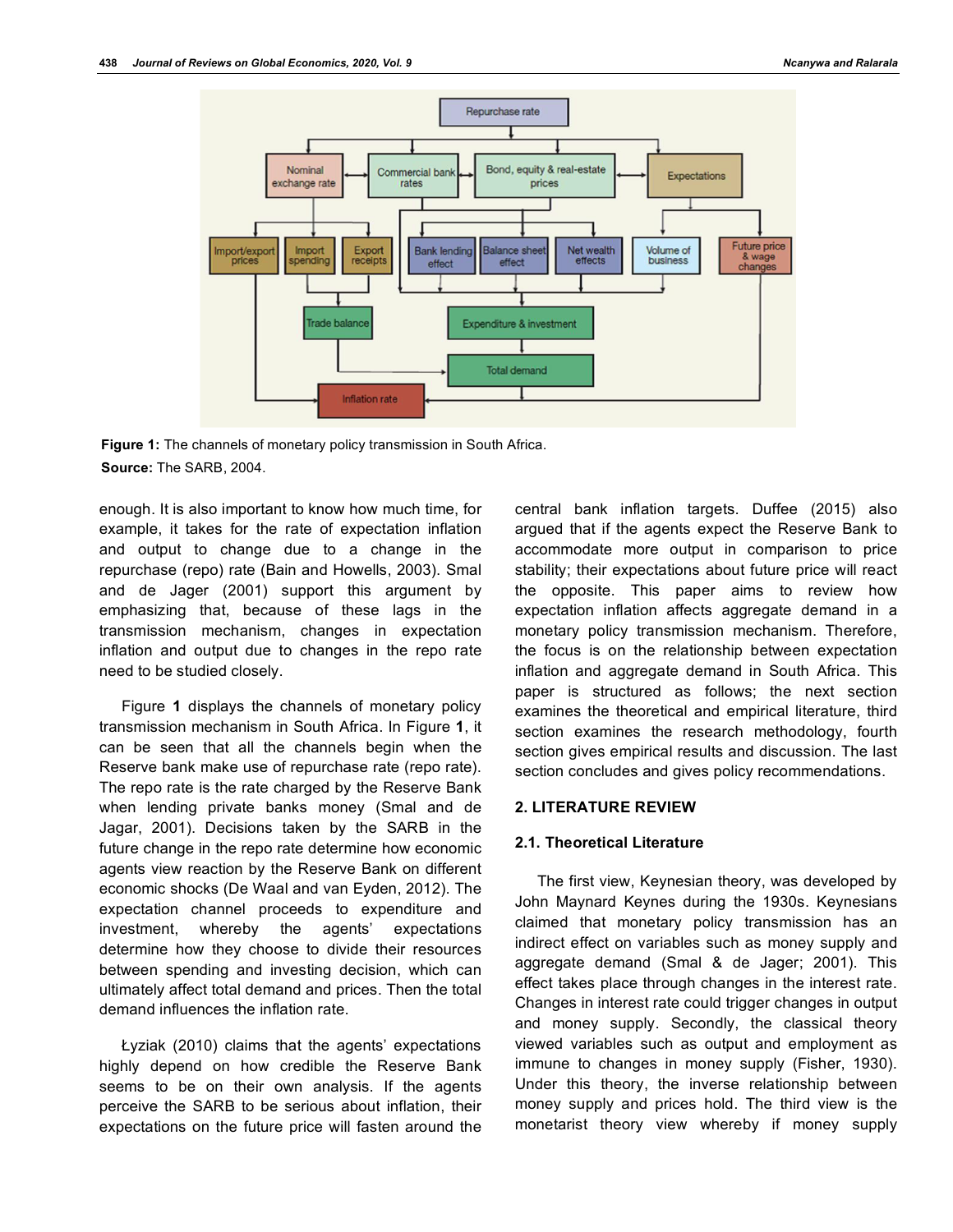increases, people will hold more money than they prefer to hold. The surplus money is therefore spent in the purchase of securities, goods and services thus causing an increase in aggregate demand. The monetarists argued that the transmission mechanism is significant for controlling money supply and aggregate demand in the long-run. This happens through portfolios used by different players in the economy such as households and firms to hold their wealth (Taylor, 1995). The fourth is the neo-Keynesian theory stipulated that changes in money supply lead to different effects such as the wealth and substitution (Mojon, 2000).

# **2.2. Empirical Literature**

The World Bank (2013) expected Ghana's GDP to rise at least by 8% in order to accomplish the Millennium Development Goals but the real growth averaged around 5% since 1990. Ahiakpor and Akapare (2014) discovered that the reason behind Ghana's economic growth being inconsistent is because Ghanaian monetary policy makers have been failing to achieve its inflation target over the period 1986 to 2012. This means that the actual inflation over that period in Ghana has been higher than the expectation inflation. This led to the actual levels of GDP tend to be lower than the expected GDP levels.

In analyzing the household inflation expectations and inflation dynamics, Gabriel (2010) emphasized the importance of managing inflation expectations as it plays the main role in determining current inflation in the long run, amongst other determinants. In modern monetary economics, it is largely assumed that the rate of expectation inflation plays a huge role when economic agents and household determine the rate of aggregate demand, but there is limited empirical evidence to support this assumption. To discover the connection between aggregate demand and inflation on the country's demand side, it should be known how the real rate of interest connects to these two variables (Sorensen and Whitta-Jacobsen, 2003). The authors' hypothesis of total demand curve assumes that monetary policy follows the Taylor rule, which infers that the central bank raises the real rate of interest when the inflation rate increases. This means a rise in the expectation inflation rate will result to a fall in aggregate demand.

Kirmanoglu (2001) used the VAR models to show that expected high inflation rates in Turkey lead to a decrease economic growth. Using the VAR and the

GARCH model, Mendoza (2003) also supported this evidence of a trade-off between inflation and output for Turkey. Agenor and Hoffmaister (1997) conducted a study on emerging economies on aggregate demand and expected inflation, and employed a VAR analysis to study the short run relationship among inflation, productivity, nominal wages and exchange rate. Their findings showed that when the exchange rate depreciates, the rate of both inflation and expected inflation goes down but output increases. An investigation of the South African inflation-output tradeoff in South Africa, Ngalawa and Komba (2015) found a negative demand shock to reduce inflation and expectation inflation whereas a similar positive demand shock results to a minor rise in inflation and a larger increase in output.

According to Pretorius (2013) agents' inflation expectations are dependent on past records of inflation rates and policy makers' behavior. Therefore, if inflation increases from the previous periods, growth will be adversely affected (Singh and Kalirajan, 2003). Most researchers argue that inflation negatively affect growth only after it crosses a threshold limit below which, inflation has a positive effect. This is not always true. For example, Singh and Karilajan (2003) investigated the inflation-growth nexus for India. The authors discovered that India does not have a threshold level but it is best for the country to maintain low levels of inflation, as much as literature argues that low inflation may hurt growth.

Making use of the Johansen's approach, Mitchell-Innes (2006), investigated a South African case of an expected inflation- Interest rate nexus. A weak long run relationship was discovered between the two variables in question. Mitchell-Innes (2006) explains that this was an indication that the long-term real Interest had not been constant since the adoption of inflation-targeting and that monetary policy has had an influence on the long-term real Interest rate. This supports an argument by Alimi & Ofunyelu (2013) that variations in expected inflation move in the same direction as the nominal Interest rate; but the movement is not on one-on-one basis.

Wesso (2000) studied the long-term yield bonds and expected inflation nexus in South Africa for the period 1985-1992 using the error correction model. The discoveries showed that the bond yield is cointegrated with the inflation rate over the period, 1985-1999, an indication that in the long-run, perpetual movements in expected inflation associate with perpetual movements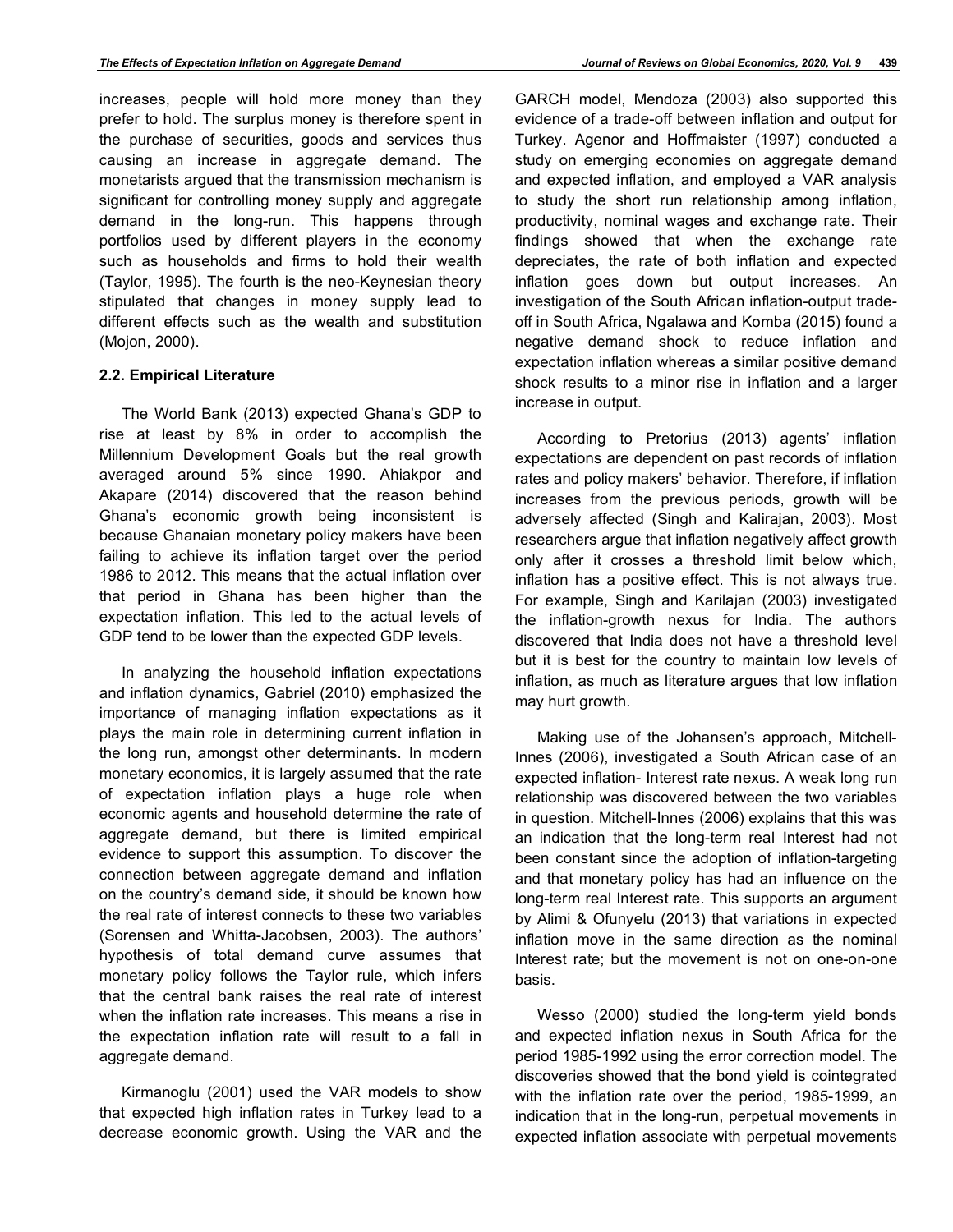in the long-term bond yield. Using the Johansen (1988), Johansen, and Juselius (1990) procedure, Payne and Ewing (1997) assessed the monetary transmission mechanism for nine emerging economies. The study showed an existence of a long-run nexus between nominal Interest rates and inflation for Pakistan, Singapore, Sri Lanka and Malaysia. In contrast, Wijesinghe, (2002) discovered no nominal Interest rate-inflation nexus for Sri Lanka.

## **3. METHODOLOGY**

This section explains the research methodology adopted by specifying the model, data issues and estimation techniques of the model. The study used secondary time series data on a quarterly basis for the period 2000-2017, and data was obtained from the South African Reserve Bank (SARB). The model has been developed in accordance to the expectation channel of South African monetary policy transmission mechanism and some literature reviewed (Gabriel, 2010; Kirmanoglu, 2001; SARB, 2000). The linear model is as follows,

$$
LGDP_t = \alpha + \beta_1 \pi_t^e + \beta_2 RR_t + \beta_3 LPC_t + \beta_4 LI_t + \varepsilon
$$
 (1)

Where: *LGDP*, is logged gross domestic product proxy for aggregate demand,  $\pi_i^e$  is expectation inflation,  $RR$ , is repo rate,  $PC$ , is private credit representing the financial development activity of businesses; and  $I_t$  represent investment spending.  $\alpha$ represent the constant,  $\beta$  the coefficients of the explanatory variables, L logarithm to standardize the variables in values; and  $\varepsilon$  is the error term.

The first step taken was to check stationarity of specified variables using the Augmented Dicky Fuller test and the Phillips Perron (Dickey, 1976; Dickey & Fuller, 1979; Phillips, 1986; Phillips & Perron, 1988). The staionarity test is important to avoid the existence of spurious regression, and to find out the order of integration to decide which econometric methodology to be used (Brooks, 2008; Gujarat and Porter, 2009; Mutyaba, 2013).

To estimate the relationship between aggregate demand and expectation inflation both in the long and short run, the study employed the autoregressive distribution lag (ARDL) as established by Perasan, Shin, & Smith (2001). The ARDL model can be chosen if the variables under investigation are integrated at different orders such as I(0) and I(1) (Pesaran *et al.,* 2001). The ARDL is advantageous as it eliminates

To determine the existence of a long-run relationship in the series Pesaran *et al.* (2001) presented the ARDL bounds test that uses the F-test of the joint significance of the coefficients of lagged level variables. The ARDL bounds test approach to cointegration testing assumes that each variable is treated as the dependent variable, sequentially, and regressed on the other variables (Brooks, 2008). The study proceeds to employ the CUSUM stability tests.

can accommodate structural break in the time series

data.

The variance decomposition test was estimated to indicate the quantity of information expectation inflation contributes to the levels of aggregate demand in the auto-regression (Powers & Yun, 2009). Then, the impulse response functions were employed to determine the reaction of aggregate demand shocks to changes in expected inflation.

### **4. RESULTS AND DISCUSSION**

This section presents the findings of the study as estimated using the e-views software. Table **1** shows the unit root test results conducted using both the Augmented Dicky Fuller (ADF) and Phillips-Perron (PP) tests for all five variables.

Aggregate demand (LGDP), investment (LI), private credit (LPR) and the repo rate (RR) were all found to be nonstationary on levels and stationary on 1<sup>st</sup> difference (Table 1). Expectation inflation  $(\pi^e)$  was found to be stationary at levels for both the ADF and the PP and we therefore reject the null hypothesis at 0.05 level. The unit root test results for both the PP and ADF showed that the specified variables are integrated of different orders, therefore the study employed the ARDL bounds test developed by Pesaran *et al.* (2001).

Table **2** presents the ARDL Bounds test results for cointegration. The calculated F-statistics of 10.19 is greater than both the lower bounds (3.25) and the upper bounds (4.49) at 1% levels (and all other levels) implying that there is cointegration in the model. In econometrics the existence of cointegration imply a long term relationship between the variables (Brooks, 2008). Consequently, a significant long run relationship in the aggregate demand-expectation inflation series can be presumed.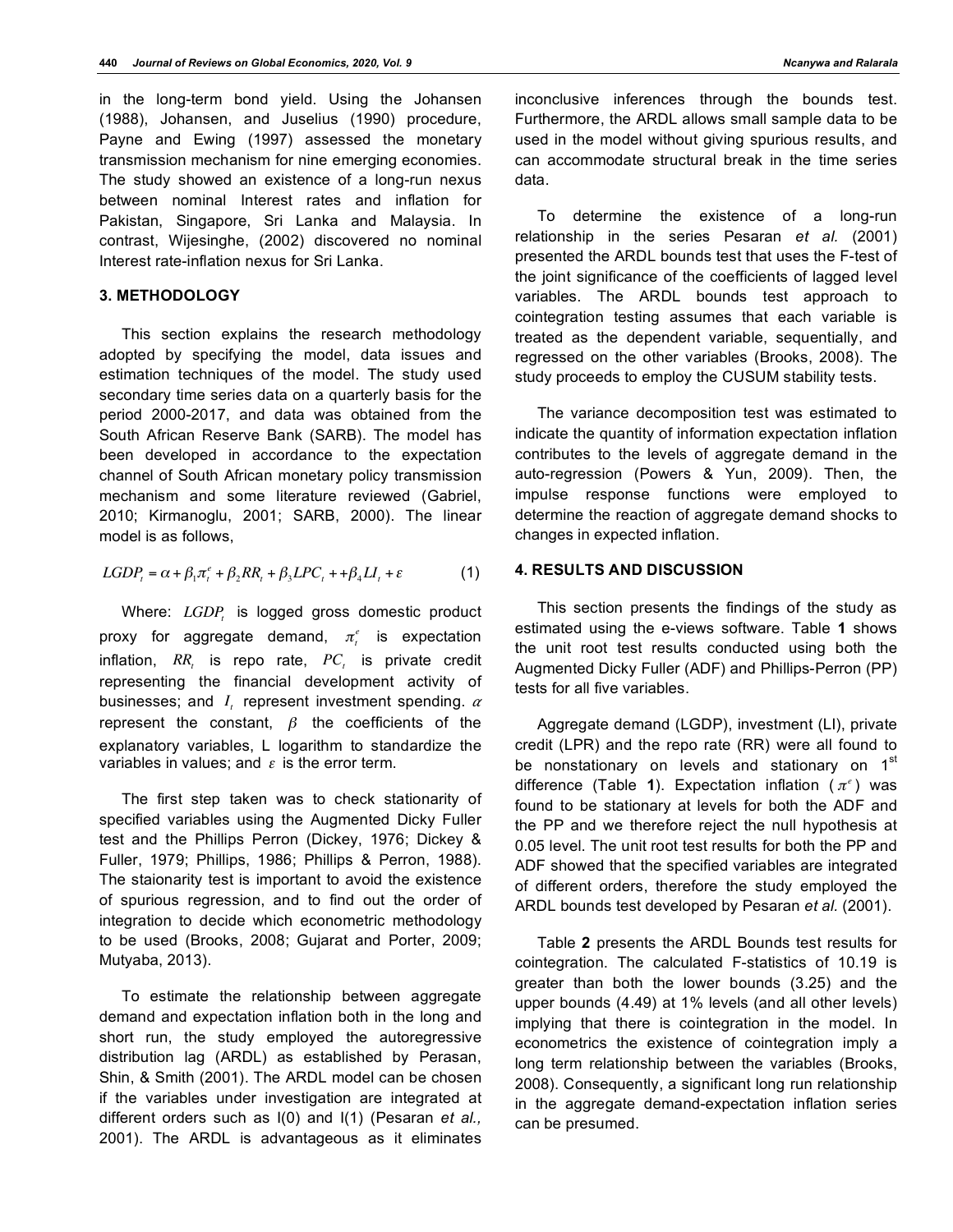|                             | Variable     | <b>AUGMENTED DICKEY FULLER</b> |                               | <b>PHILLIPS- PERRON</b>       |                               |  |
|-----------------------------|--------------|--------------------------------|-------------------------------|-------------------------------|-------------------------------|--|
| <b>Order of Integration</b> |              | Intercept                      | <b>Trend</b>                  | Intercept                     | <b>Trend</b>                  |  |
| Level                       | <b>LGDP</b>  | $-1.992203$<br>$(-2.903566)$   | $-0.942175$<br>$(-3.475305)$  | $-2.388437$<br>$(-2.902953)$  | $-0.612431$<br>$(-3.474363)$  |  |
| 1 <sup>st</sup> Difference  |              | $-4.468880*$<br>$(-2.903566)$  | $-4.891939*$<br>$(-3.475305)$ | $-4.468880*$<br>$(-2.903566)$ | $-4.846598*$<br>$(-3.475305)$ |  |
| Level                       | $\pi^e$      | $-6.378559*$<br>$(-2.902953)$  | $-6.212097*$<br>$(-3.474363)$ | $-6.405183*$<br>$(-2.902953)$ | $-6.214866*$<br>$(-3.474363)$ |  |
| Level                       | $\mathsf{L}$ | $-2.296358$<br>$(-2.903566)$   | $-0.778890$<br>$(-3.475305)$  | $-2.157471$<br>$(-2.902953)$  | $-0.547688$<br>$(-3.474363)$  |  |
| $1st$ Diff                  |              | $-4.625168*$<br>$(-2.903566)$  | $-5.211814*$<br>$(-3.475305)$ | $-4.553954*$<br>$(-2.903566)$ | $-5.225528*$<br>$(-3.475305)$ |  |
| Level                       | <b>LPR</b>   | $-2.109611$<br>$(-2.903566)$   | $-0.817296$<br>$(-3.475305)$  | $-1.940846$<br>$(-2.902953)$  | $-0.606682$<br>$(-3.474363)$  |  |
| $1st$ Diff                  |              | $-4.618514*$<br>$(-2.903566)$  | $-5.102923*$<br>$(-3.475305)$ | $-4.548236*$<br>$(-2.903566)$ | $-5.108054*$<br>$(-3.475305)$ |  |
| Level                       | <b>RR</b>    | $-2.504887$<br>$(-2.903566)$   | $-3.410542$<br>$(-3.475305)$  | $-1.840293$<br>$(-2.902953)$  | $-2.209907$<br>$(-3.474363)$  |  |
| $1st$ Diff                  |              | -4.953353*<br>$(-2.904198)$    | -4.958898*<br>$(-3.476275)$   | $-4.066128*$<br>$(-2.903566)$ | $-4.052480*$<br>$(-3.475305)$ |  |

# **Table 1: Augmented Dickey Fuller and Phillip-Perron Test Results**

**Source**: Author's computation using E-views 9.

**Notes:** \* denotes the rejection of the Null hypothesis at 0.05 levels.

Critical values are in parenthesis ().

## **Table 2: Summary of ARDL Bounds Test Results**

| Calculated F-Statistic: 10.18807  |              |                     |  |  |  |
|-----------------------------------|--------------|---------------------|--|--|--|
| No. of independent variables: k=4 |              |                     |  |  |  |
| <b>Case: Trend</b>                |              |                     |  |  |  |
| Significance:                     | Lower bounds | <b>Upper bounds</b> |  |  |  |
| $1\%$                             | 2.45         | 3.52                |  |  |  |
| 5%                                | 2.86         | 4.01                |  |  |  |
| 10%                               | 3.25         | 4.49                |  |  |  |

**Source**: Author's computation using E-views 9.

# **Table 3: Long-Run Test Results**

| <b>VARIABLE</b>  | <b>COEFFICIENT</b> | <b>PROBABILITY</b> |
|------------------|--------------------|--------------------|
| $\pi^{\epsilon}$ | $-0.004539$        | $0.0619*$          |
| LPR              | $-3.618865$        | $0.0719*$          |
| ⊔                | 5.5973578          | $0.0115***$        |
| <b>RR</b>        | $-0.001666$        | 0.1734             |
| С                | -15.582742         | $0.0501**$         |

**Source:** Author using E-views computation. **Notes:** \*\*\*;\*\*;\* indicates the rejection of the null hypothesis at 1%, 5% and 10% level respectively.

The ARDL approach was employed in prediction of both the long and short-run relationship in the series.

Table **3** provides estimated long run results of the ADRL model.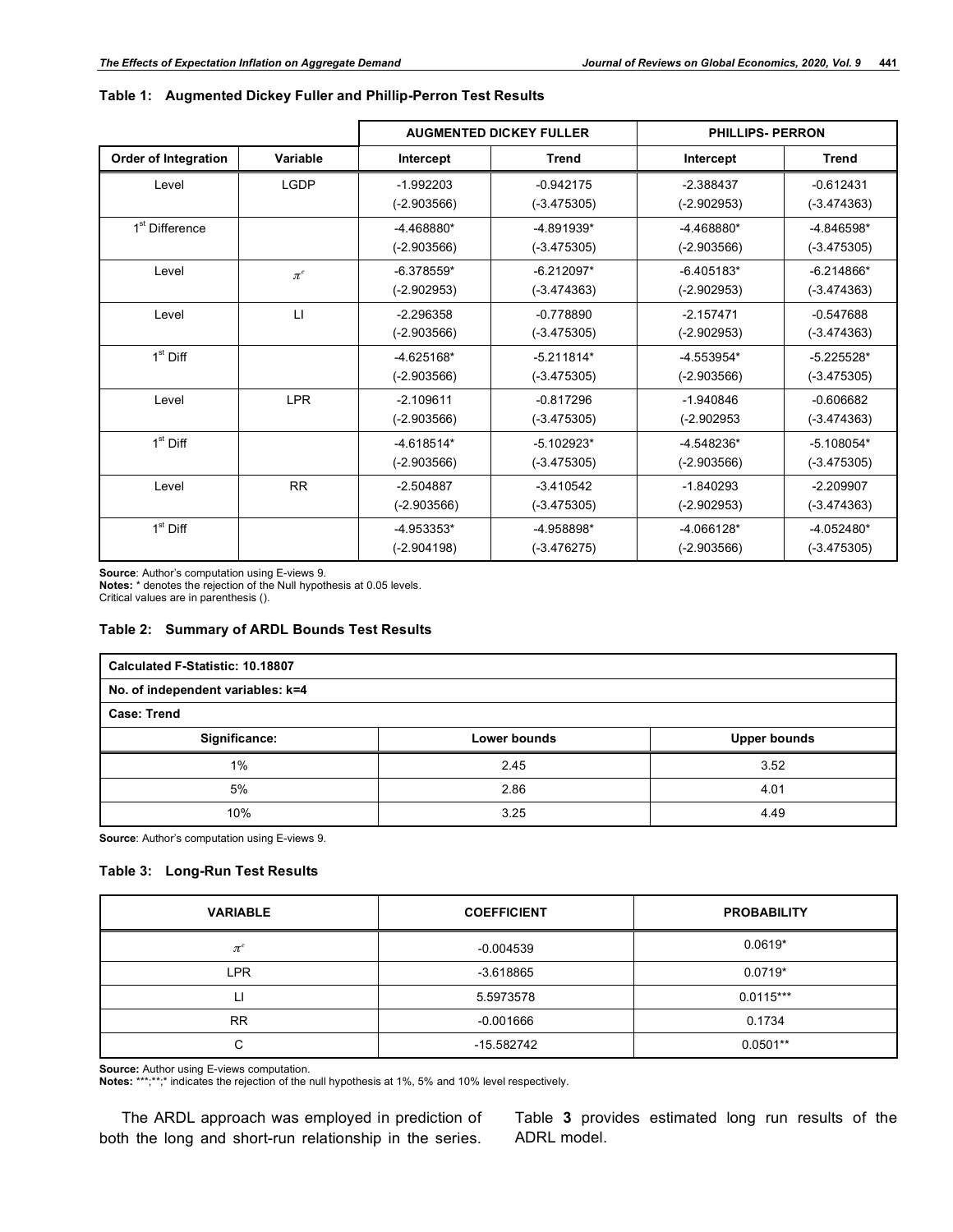| Variable      | <b>Coefficient</b> | Probability |  |  |
|---------------|--------------------|-------------|--|--|
| $D(EXP_INFL)$ | $-0.000282$        | 0.2858      |  |  |
| D(LPRIV_CRED) | $-0.557527$        | $0.0002***$ |  |  |
| D(LINV)       | 8.623368           | $0.0001***$ |  |  |
| D(REP_RATE)   | 0.002020           | $0.0000***$ |  |  |
| $ECM(-1)$     | $-0.154061$        | $0.0074***$ |  |  |

**Table 4: The ARDL Short-Run Results**

**Source:** Author's compilation using E-views.

**Notes:** \*\*\* indicates the rejection of the null hypothesis in 10% level.

Expectation inflation  $(\pi^e)$ , private credit (LPR) and the repo rate (RR) have a negative relationship on GDP. On the other hand, investment (LI) is positively related to GDP. However, only investment is significant at 1% level while expectation inflation and private credit were significant at 10% level with the repo rate seen as insignificant. This implies that in the long-run, a 1% increase in the rate of expectation inflation would lead to 0.4% decrease in the levels of aggregate demand. These results indicated that future expectations of low inflation can strengthen aggregate demand and this is favourable to the economy. These findings are in agreement with the theoretical aspects reviewed in literature that the expectation inflation channel can be sustained and be considered in South Africa (SARB, 2004). However, there are some contradictions in literature as seen from Singh and Kalirajan (2003) in the Indian inflation-growth nexus. Table **4** shows the short-run results found using the ARDL approach.

In the short run, the ARDL test showed that as much as the relationship between aggregate demand and expectation inflation rate is still negative, but it is insignificant (Table **4**). This means that the rate of expected inflation does not really explain the behavior of levels of aggregate demand in the short run. Table **4** further shows that the error correction model (ECM) as

-15.5% significant at 1% implying that the model will subsequently correct itself over time, adjust and reach equilibrium. Then, next stage was to test whether there is stability in the model specification, and this was done by running the CUSUM test and the CUSUM of square test as revealed in Figures **2** and **3** respectively.

According to the CUSUM test in Figure **2**, the cumulative line moves inside the two critical lines, which reveals that the model specification is stable, and the estimates can be relied upon. Additionally, we run the CUSUM square to verify with certainty that indeed the model is stable, and the CUSUM of square, Figure **3**, endorse the CUSUM test.

Figure **4** provides the results of the impulse response functions revealing how aggregate demand responds to shocks from each variable in this time series. It is indicated that aggregate demand responds positively to its own shocks across all the periods from quarter one to the tenth quarter. With regards to expectation inflation and aggregate demand reaction, there is a negative shock across all periods. This is revealed by the blue line fluctuating below the mean of zero on the graph throughout from the first to the tenth quarter (Figure **4**).



**Figure 2:** Cusum test.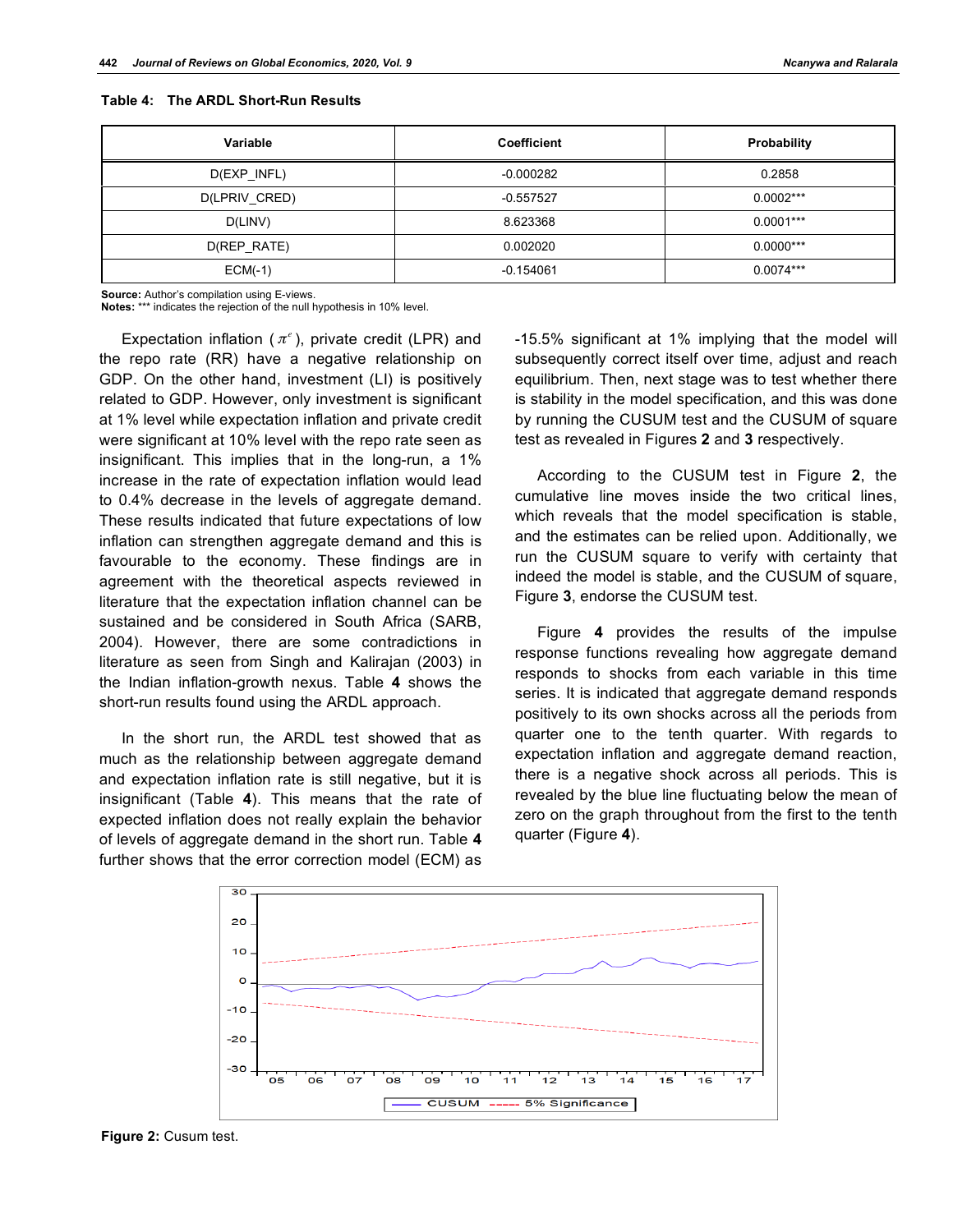

**Figure 3:** CUSUM of squares.





Table **5** summarizes the results of variance decomposition to forecast the reaction of the regressed variable against the independent variables. The shortrun effect is represented by the third quarter and the long-run is represented by the tenth quarter. The cause and effect on the regressed variables cause 88.08% fluctuation in the short-run. While expectation inflation causes a 3.98% fluctuations in GDP; and investment causes a 6.45% fluctuation in GDP in the short-run. However, the repo rate and private credit have an even more less impact on the GDP, with 0.90% and 0.56% respectively.

In the long-run, fluctuations in the GDP through its own cause and effect diminish quite significantly by 52.11% to 35.97% (Table **5**). Expectation inflation in the long-run has a significant impact on aggregate demand forecast variation. That is, a 41.75% of fluctuations in aggregate demand are caused by expectant inflation in the long-run. These empirical findings hold theoretically as expectation inflation has been proven to alter consumer spending and act accordingly. This is so because as consumers expect the rate of inflation to increase, the level of spending will increase because the value of money will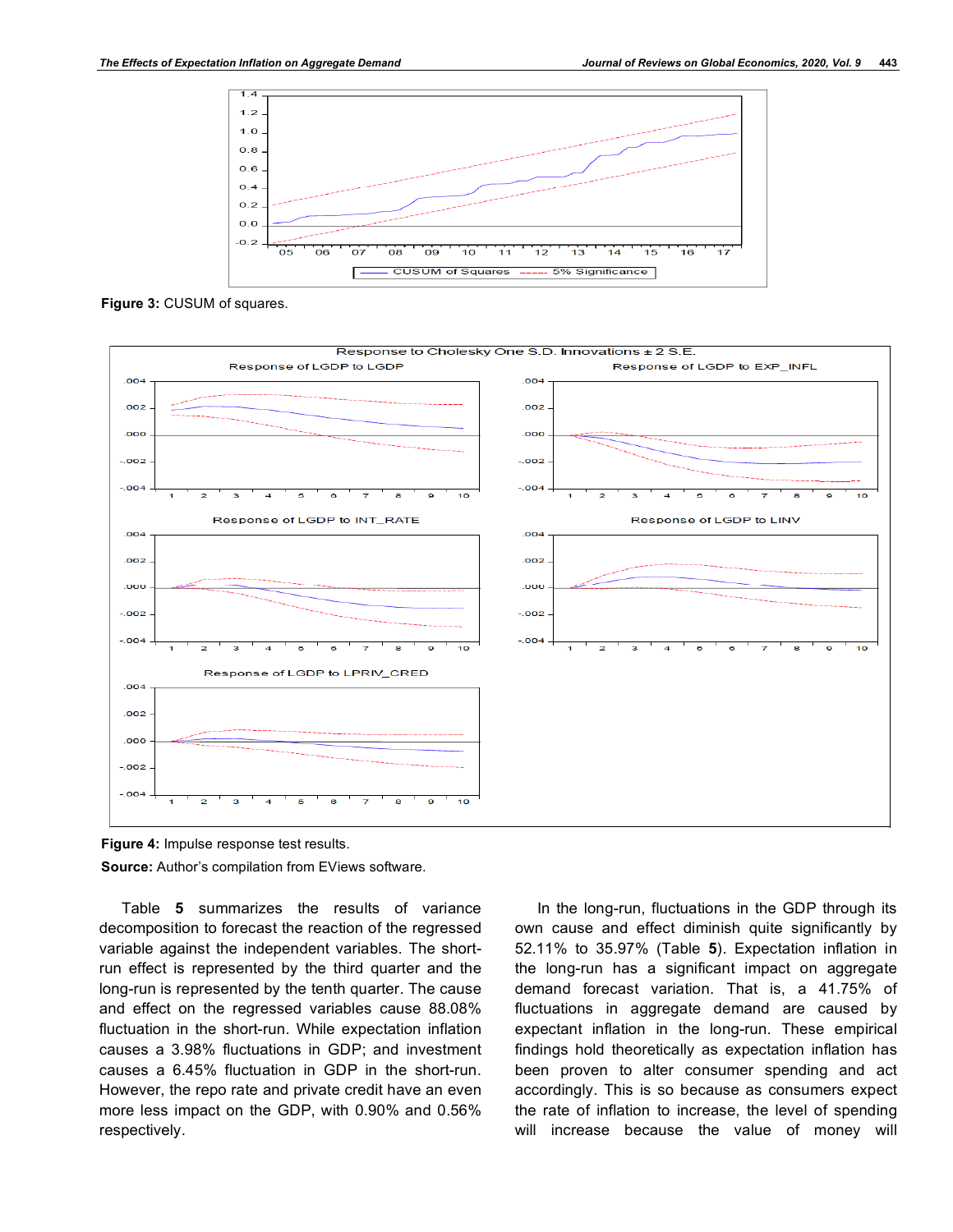| <b>Variance Decomposition of LGDP:</b> |          |             |               |           |       |            |
|----------------------------------------|----------|-------------|---------------|-----------|-------|------------|
| Period                                 | S.E.     | <b>LGDP</b> | $\pi^{\circ}$ | <b>RR</b> | Ы     | <b>LPR</b> |
|                                        | 0.001865 | 100.00      | 0.000         | 0.000     | 0.000 | 0.000      |
|                                        | 0.003766 | 88.084      | 3.987         | 0.906     | 6.456 | 0.564      |
| 10                                     | 0.007914 | 35.975      | 41.752        | 15.486    | 4.011 | 2.774      |

**Table 5: Summary of Variance Decomposition Test Results**

**Source**: Author's computation using E-views 9.

depreciate and thus will spend less in the future. Similarly, the repo rate causes GDP to fluctuate significantly in the long-run at 15.48%, as a result the reserve bank uses the repo rate as an instrument to control the inflation rate. Investment and private credit are still having a minimal shock impact on GDP at 4.01% and 2.77% respectively.

#### **5. CONCLUSION AND RECOMMENDATIONS**

The study aimed to evaluate the inflation expectations channel of the South African monetary transmission mechanism in the period 2000-2017, on a quarterly basis. The study employed the autoregressive distributive lag (ARDL) method to unlock the relationship between the aggregate demand (GDP) and expected inflation  $(\pi^e)$ , while other variables were included to control any white noise in the model.

The ARDL bounds test showed that there was cointegration in the model specified, which means there is a long-run relationship in the series. However, the relationship did not hold in the short run. As such, the ARDL confirmed a negative long run significant relationship between aggregate demand and expectation inflation. This means that when economic agents expect inflation to rise it could have adverse effects on aggregate demand. Additionally, the ARDL error correction model confirmed the adjustment of the model to self-correct towards equilibrium at the speed of about 15%.

It is recommended that South Africa should continue using inflation targeting as its monetary policy framework because its target band of 3% to 6% assist the policy makers to know when deviating from the target. As such, the study maintains a popular recommendation that "if not kept in check, inflation can erode saving, discourage investment, course capital flight and cause social and political unrest" (Menon, 2017). Among the other channels of monetary policy transmission expectation inflation channel deserves to be put on a high pedestal. As Barro (2013) puts it

bluntly that, most businesses and households perform poorly when inflation is unpredictable.

#### **REFERENCES**

Agenor, P.R., & Hoffmaister, W. A., (1997). Money wages and inflation in middle-income developing countries. IMF Working Paper. https://doi.org/10.5089/9781451976991.001

Ahiakpor, F., & Akapare, I. A. (2014). Short-run and long-run inflation and economic growth nexus in Ghana. Ghana Journal of Development Studies, 11(2), 32-49.

Bain, K. & Howells, P. (2003), Monetary Economics: Policy and its theoretical application. Hampshire: Palgrvave Macmillan.

https://doi.org/10.4314/gjds.v11i2.3

- Barro, R. J. (2013). Inflation and economic growth. Annals of Economics & Finance, 14(1).
- Bernanke, B. (1990). The federal funds rate and the channels of monetary transnission (No. w3487). National Bureau of Economic Research. https://doi.org/10.3386/w3487
- Bernanke, B. (2003). A perspective on inflation targeting: why it seems to work. Business Economics, 38(3), 7-16.
- Brooks, C. (2008). RATS Handbook to accompany introductory econometrics for finance. Cambridge Books. https://doi.org/10.1017/CBO9780511814082
- Bruno, V., & Shin, H. S. (2015). Capital flows and the risk-taking channel of monetary policy. Journal of Monetary Economics, 71, 119-132. https://doi.org/10.1016/j.jmoneco.2014.11.011
- De Waal, A., & Van Eyden, R. (2012). The Monetary Transission Mechanism in South Africa: A VECM augmented with foreign variables. 1-31. https://doi.org/10.1111/saje.12027

Dickey, D. A. (1976). Estimation and hypothesis testing in nonstationary time series.

- Dickey, D., & Fuller, W. (1979). Distribution of the estimator for autoregressive time series. Journal of Statistical Association, 428-430.
- Gábriel, P. (2010). Household inflation expectations and inflation dynamics (No. 2010/12). MNB Working Papers.
- Favero, C. A., Giavazzi, F., & Flabbi, L. (1999). The transmission mechanism of monetary policy in Europe: evidence from banks' balance sheets (No. w7231). National bureau of economic research. https://doi.org/10.3386/w7231
- Johansen, S. (1988), 'Statistical Analysis of Cointegration Vectors', Journal of Economic Dynamics and Control 12, 231–254. https://doi.org/10.1016/0165-1889(88)90041-3
- Johansen, S. & Juselius, K., (1990). Maximum likelihood estimation and inference on cointegration – with applications to the demand for money. Oxford Bulletin of Economics and Statistics. 52(2).169-210. https://doi.org/10.1111/j.1468-0084.1990.mp52002003.x